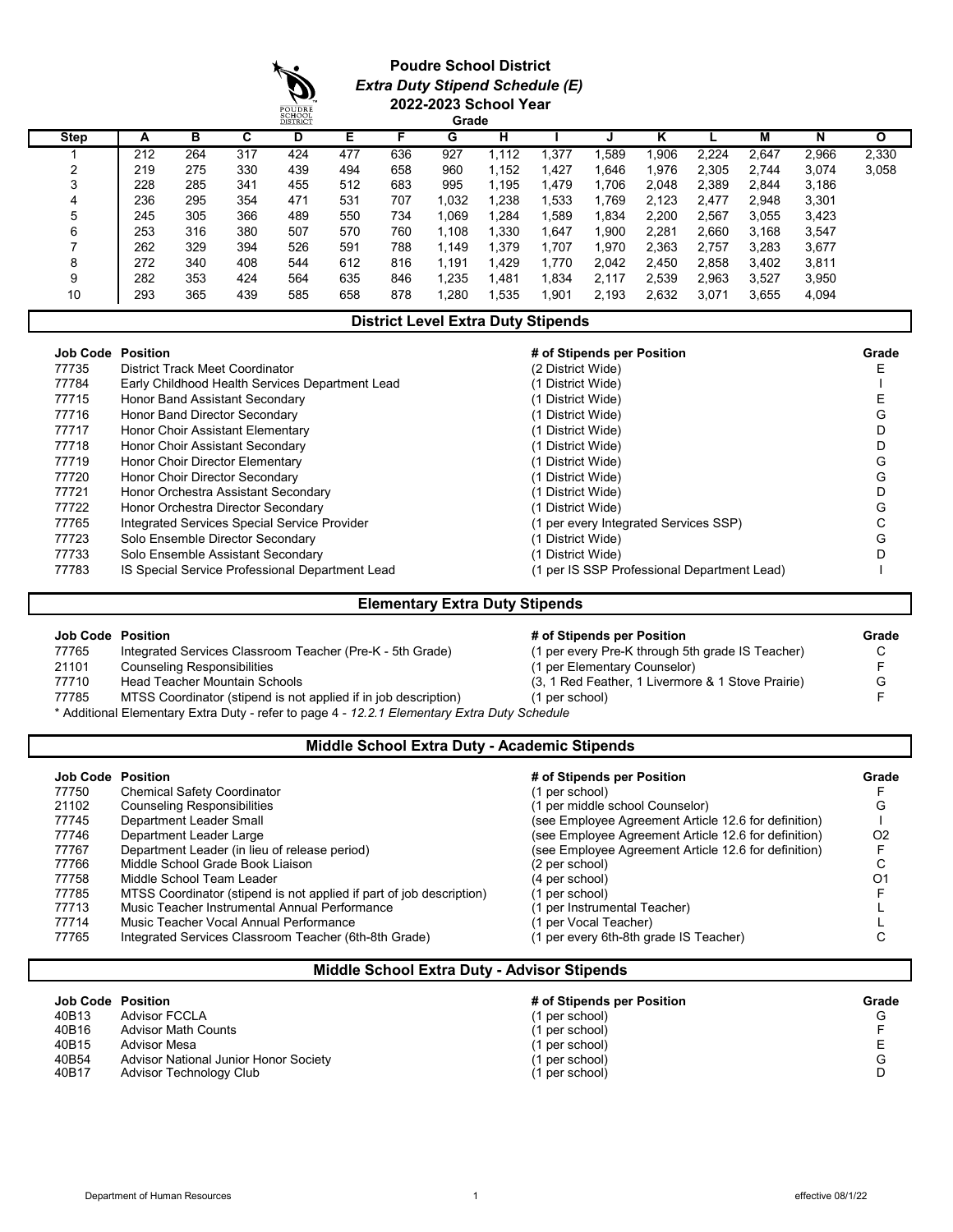### **Poudre School District** *Extra Duty Stipend Schedule (E)* **2022-2023 School Year**

|             |     |     |     | SCHOOL<br>DISTRICT |     |     | Grade |       |        |       |       |       |       |       |       |
|-------------|-----|-----|-----|--------------------|-----|-----|-------|-------|--------|-------|-------|-------|-------|-------|-------|
| <b>Step</b> | A   | в   | C   | D                  | Е   | F   | G     | н     |        |       | κ     |       | М     | N     | O     |
|             | 212 | 264 | 317 | 424                | 477 | 636 | 927   | 1.112 | .377   | .589  | ,906  | 2.224 | 2.647 | 2,966 | 2,330 |
| ◠           | 219 | 275 | 330 | 439                | 494 | 658 | 960   | 1.152 | .427   | .646  | 1,976 | 2.305 | 2.744 | 3,074 | 3,058 |
| 3           | 228 | 285 | 341 | 455                | 512 | 683 | 995   | 1.195 | 479. ا | 1,706 | 2,048 | 2,389 | 2,844 | 3,186 |       |
|             | 236 | 295 | 354 | 471                | 531 | 707 | 1,032 | .238  | .533   | 1.769 | 2,123 | 2.477 | 2.948 | 3,301 |       |
| 5           | 245 | 305 | 366 | 489                | 550 | 734 | l.069 | .284  | .589   | 1,834 | 2.200 | 2.567 | 3.055 | 3,423 |       |
| 6           | 253 | 316 | 380 | 507                | 570 | 760 | 1.108 | ,330  | 647ء   | ,900  | 2,281 | 2.660 | 3,168 | 3,547 |       |
|             | 262 | 329 | 394 | 526                | 591 | 788 | 1.149 | .379  | 1.707  | Ⅰ.970 | 2.363 | 2.757 | 3.283 | 3,677 |       |
| 8           | 272 | 340 | 408 | 544                | 612 | 816 | 1.191 | .429  | 1,770  | 2.042 | 2,450 | 2,858 | 3,402 | 3,811 |       |
| 9           | 282 | 353 | 424 | 564                | 635 | 846 | 1.235 | .481  | 1.834  | 2.117 | 2.539 | 2.963 | 3,527 | 3,950 |       |
| 10          | 293 | 365 | 439 | 585                | 658 | 878 | ,280  | .535  | 901.∣  | 2,193 | 2,632 | 3,071 | 3,655 | 4,094 |       |

### **Middle School Extra Duty - Sponsor Stipends**

|       | <b>Job Code Position</b>                                       | # of Stipends per Position                       | Grade |
|-------|----------------------------------------------------------------|--------------------------------------------------|-------|
| 40B21 | Sponsor Academic Competition Bowls (Science, Ocean, Knowledge) | (1 per bowl)                                     | н     |
| 40B71 | Sponsor Drama Club                                             | (1 per school)                                   |       |
| 40B25 | Sponsor Forensics Coach                                        | (1 per school)                                   |       |
| 40B26 | Sponsor Forensics Coach Assistant                              | (1 per school)                                   |       |
| 40AMM | Sponsor Intramurals                                            | (1 per school, per season: Fall, Winter, Spring) |       |
| 40B45 | <b>Sponsor National Travel</b>                                 | (1 per qualifying event)                         | B     |
| 40B79 | <b>Sponsor Robotics</b>                                        | (2 per school)                                   | G     |
| 40B80 | Sponsor Robotics 1st Tech Challenge                            | (1 per school)                                   | н     |
| 40B42 | <b>Sponsor School Spirit</b>                                   | (1 per school)                                   | А     |
| 40B73 | Sponsor Science Olympiad Head                                  | (2 per school)                                   |       |
| 40B77 | Sponsor Science Olympiad Assistant                             | (1 per school)                                   | н     |
| 40B78 | Sponsor Student Leadership/Student Council                     | (1 per school)                                   | н     |
| 40B18 | Sponsor Technology Student Association                         | (1 per school)                                   | н     |
| 40B19 | Sponsor Where Everybody Belongs (WEB)                          | (2 per school)                                   | G     |
| 40B76 | Sponsor Yearbook                                               | (1 per school)                                   | G     |

### **Senior High Extra Duty - Academic Stipends**

| <b>Job Code Position</b> |                                                                 | # of Stipends per Position                           | Grade          |
|--------------------------|-----------------------------------------------------------------|------------------------------------------------------|----------------|
| 77751                    | <b>Band Marching Director</b>                                   | (1 per school)                                       |                |
| 77753                    | <b>Band Marching Assistant</b>                                  | (1 per school)                                       | G              |
| 77752                    | <b>Band Pep Director</b>                                        | (1 per school)                                       |                |
| 77754                    | <b>Band Pep Assistant</b>                                       | (1 per school)                                       | G              |
| 77755                    | <b>Chemical Safety Coordinator</b>                              | (1 per school)                                       | G              |
| 21103                    | <b>Counseling Responsibilities</b>                              | (1 per Senior High Counselor)                        | G              |
| 77703                    | Department Leader                                               | (see Employee Agreement Article 12.5 for definition) |                |
| 77701                    | Department Leader (in lieu of release period)                   | (see Employee Agreement Article 12.5 for definition) | O <sub>2</sub> |
| 77704                    | Department Leader Counseling                                    | (see Employee Agreement Article 12.5 for definition) |                |
| 77705                    | Department Leader Media                                         | (see Employee Agreement Article 12.5 for definition) |                |
| 40791                    | Drama Coach/Technical Director                                  | (1 per school)                                       | N              |
| 40792                    | Drama Technical Director                                        | (1 per school)                                       | κ              |
| 40790                    | Drama Coach Year Long                                           | (1 per school)                                       | N              |
| 40793                    | Forensics Coach Head                                            | (1 per school)                                       | м              |
| 40796                    | <b>Forensics Coach Assistant</b>                                | (range 31-60)                                        |                |
| 77709                    | Lead Teacher PCA                                                | (1 per school)                                       |                |
| 77785                    | MTSS Coordinator (stipend is not applied if in job description) | (1 per school)                                       |                |
| 40795                    | Musical Director (show) Orchestra                               | (1 per school)                                       |                |
| 40794                    | Musical Director (show) Vocal                                   | (1 per school)                                       |                |
| 77711                    | Music Teacher Instrumental Annual Performance                   | (1 per Instrumental Teacher)                         | N              |
| 77712                    | Music Teacher Vocal Annual Performance                          | (1 per Vocal Teacher)                                | N              |

# **Senior High Extra Duty - Advisor Stipends**

| <b>Job Code Position</b> |                                | # of Stipends per Position                | Grade |
|--------------------------|--------------------------------|-------------------------------------------|-------|
| 40D08                    | <b>Advisor Concessions</b>     | (1 per school, paid for 2 seasons)        | Н     |
| 40D02                    | <b>Advisor DECA</b>            | (1 per school)                            |       |
| 40D10                    | <b>Advisor DECA Assistant</b>  | (range $1-50:1$ advisor, $51+:2$ advisor) |       |
| 40D03                    | <b>Advisor FBLA</b>            | (1 per school)                            |       |
| 40D11                    | <b>Advisor FBLA Assistant</b>  | (range $1-50:1$ advisor, $51+:2$ advisor) |       |
| 40D07                    | <b>Advisor FCCLA</b>           | (1 per school)                            |       |
| 40D15                    | <b>Advisor FCCLA Assistant</b> | (range $1-50:1$ advisor, $51+:2$ advisor) |       |
| 40D12                    | Advisor FFA                    | (1 per school)                            |       |
| 40D13                    | Advisor FFA Assistant          | (range $1-50:1$ advisor, $51+:2$ advisor) |       |